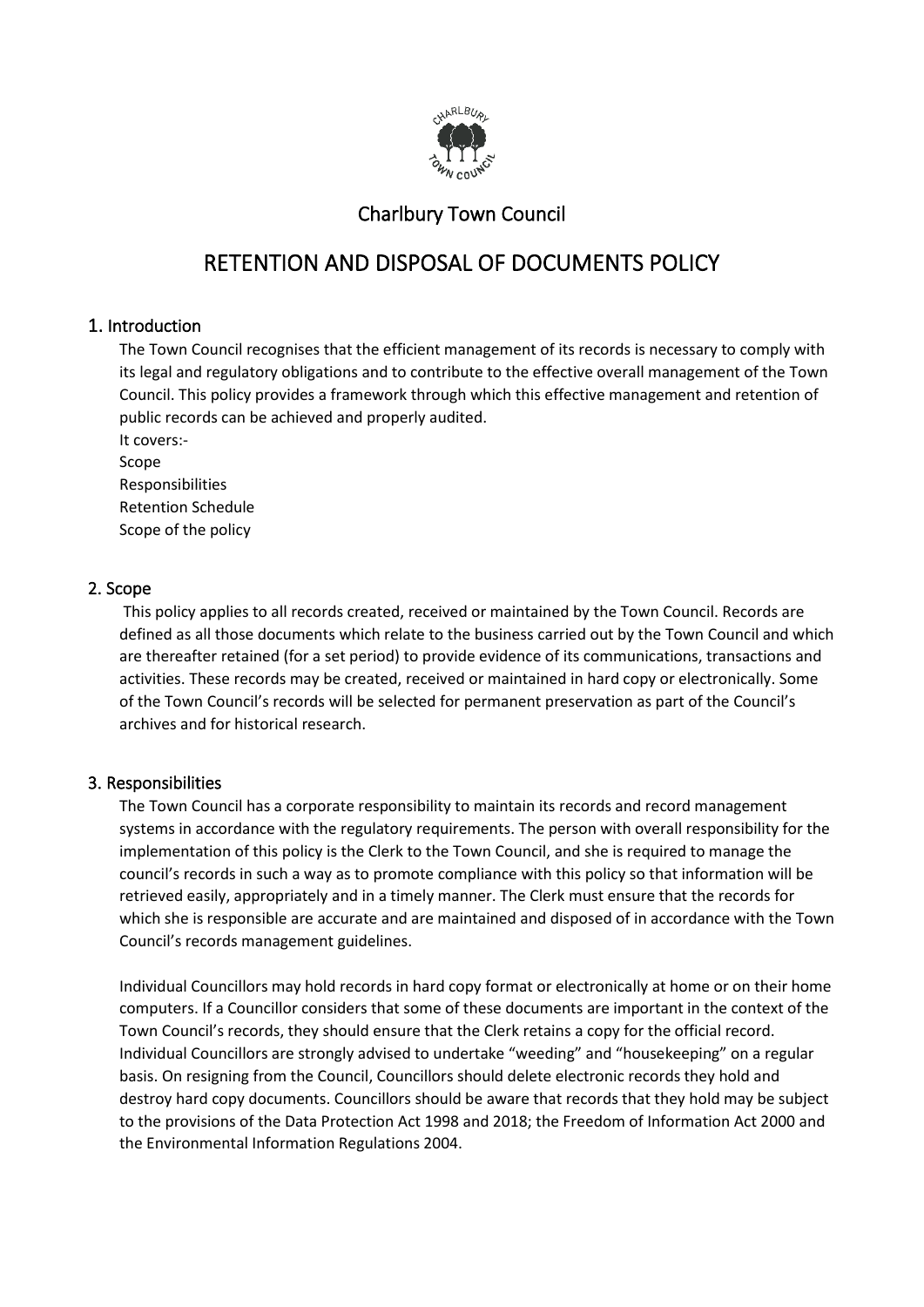### 4. Retention Schedule

Under the Freedom of Information Act 2000, the Town Council is required to maintain a retention schedule listing the types of records which is creates or holds in the course of its business. The retention schedule lays down the length of time which the record needs to be retained for and the action which should be taken when it is of no further administrative use. The Clerk is expected to manage the current record keeping systems using the retention schedule and to take account of the different retention periods when creating new record keeping systems. The retention schedule refers to all the Town Council's records, irrespective of the media in which they are stored. Please see the Retention Schedule at Appendix 1.

This policy will be reviewed bi-annually by Charlbury Town Council to ensure that it is relevant to working practice.

#### Appendix 1

### Retention Schedule

| <b>Document</b>                             | <b>Minimum Retention</b> | Reason           |
|---------------------------------------------|--------------------------|------------------|
| Minutes & Correspondence                    |                          |                  |
| Minute Books                                | Indefinite               | Archive          |
| Correspondence/Papers on                    |                          |                  |
| <b>Important Local Issues/Activities</b>    | Indefinite               | Archive          |
| Routine Correspondence, papers              |                          |                  |
| & Emails                                    | 1 Year                   | Management       |
| Finance & Payroll                           |                          |                  |
| Receipts & Payments Books                   | Indefinite               | Archive          |
| <b>Annual Return &amp; Audited Accounts</b> | Indefinite               | Archive          |
| Correspondence relating to Audit            | Last Completed Audit     | Audit/Management |
| <b>Cheque Book Stubs</b>                    | Last Completed Audit     | Management       |
| Paying In Books                             | Last Completed Audit     | Management       |
| <b>Budgetary Control Papers</b>             | 2 Years + Current Year   | Audit            |
| <b>Bank Statements</b>                      | 7 Years                  | Audit/Management |
| Quotations                                  | 7 Years                  | Audit            |
| <b>Paid Invoices</b>                        | 7 Years                  | Audit/VAT        |
| <b>VAT Records</b>                          | 7 Years                  | Audit/VAT        |
| <b>Salary Records</b>                       | 3 Years                  | Audit            |
| Tax & NI Records                            | 7 Years                  | Audit            |
| <b>Insurance Policies</b>                   |                          |                  |
| <b>Insurance Policies</b>                   | <b>Whilst Valid</b>      | Audit            |
| Cert. Employers Liability                   | 40 Years                 | Audit/Legal      |
| Cert. Public Liability                      | 40 Years                 | Audit/Legal      |
| <b>Insurance Claim Records</b>              | 7 Years after Conclusion | Legal            |
| <b>Policy Renewal Records</b>               | <b>Whilst Valid</b>      | Management       |